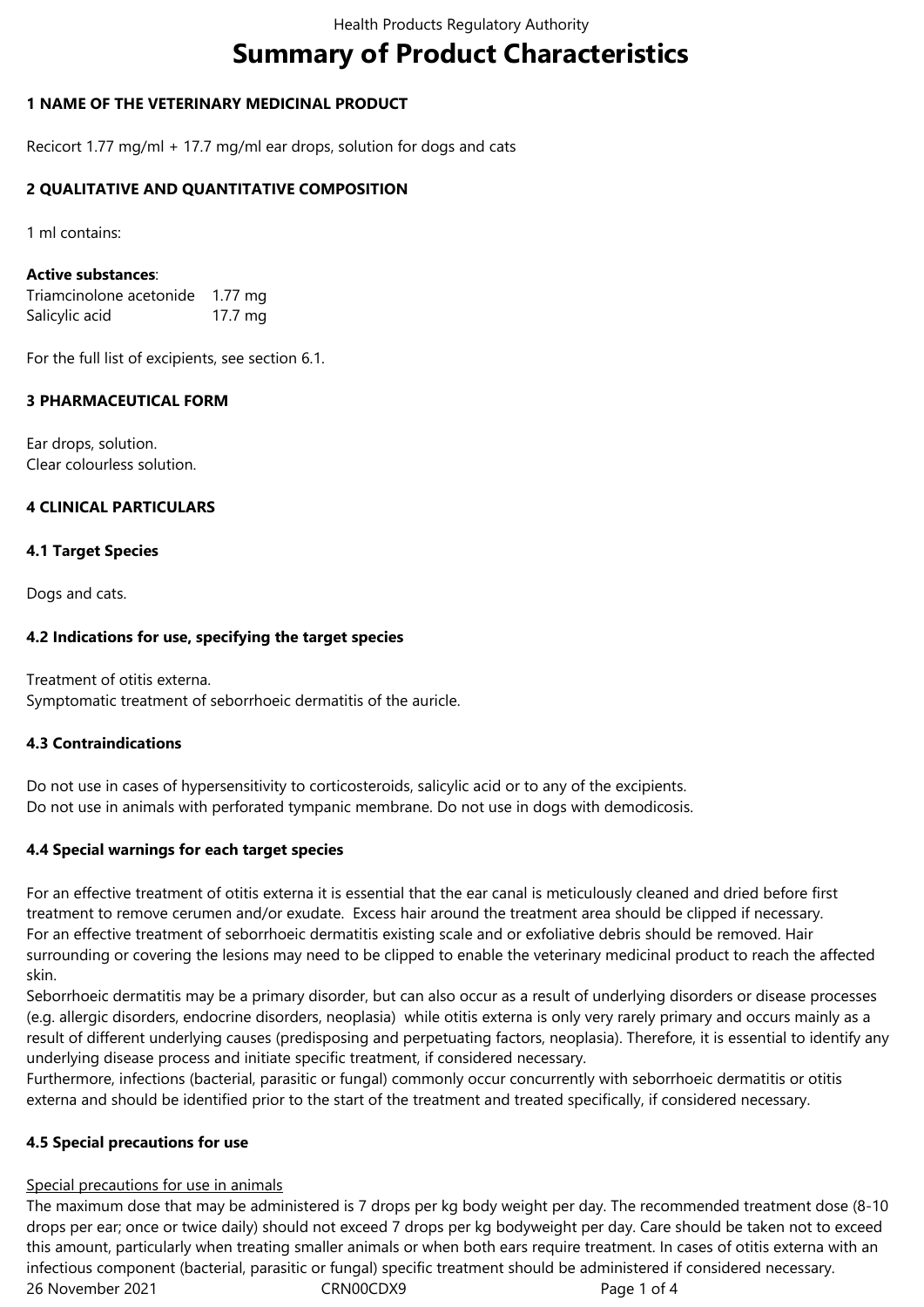#### Health Products Regulatory Authority

Systemic corticosteroid effects are possible, especially when the product is ingested by licking.

Oral ingestion (including licking) of the product by treated animals or animals having contact with treated animals should be avoided. Additional corticosteroid treatment should be used only according to the benefit/risk assessment of the responsible veterinarian. Use with caution in animals with suspected or confirmed endocrine disorders (i.e. diabetes mellitus; hypo- or hyper-thyroidism, hyperadrenocorticism etc.). Since glucocorticosteroids are known to slow growth, use in young animals (under 7 months of age) should be based on a benefit/risk assessment by the attending veterinarian and subject to regular clinical re-evaluations.

Care should be taken to avoid contact with eyes. Do not apply the veterinary medicinal product on damaged skin. If hypersensitivity to any of the components occurs, the ear should be thoroughly washed.

Special precautions to be taken by the person administering the veterinary medicinal product to animals This product contains triamcinolone acetonide, salicylic acid and ethanol and may be harmful to children after accidental ingestion. Do not leave the product unattended. In case of accidental ingestion seek medical advice immediately and show the package leaflet or label to the physician.

This product may be irritating to skin or induce hypersensitivity reactions. People with known hypersensitivity to corticosteroids or salicylic acid should avoid contact with the product. Avoid skin contact with the product. Wear single-use impermeable gloves when handling the product including rubbing in the affected skin of the animal. If contact occurs, wash hands or exposed skin and seek medical advice in case of hypersensitivity reactions or if irritation persists.

This product may be irritating to the eyes. Avoid contact with the eyes including hand-to-eye contact. If contact occurs, rinse with clean water. If eye irritation persists, seek medical advice and show the package leaflet or label to the physician.

This product may be harmful to the unborn child. As the product can be absorbed through the skin, pregnant women and women of childbearing potential should not handle this product or restrain the animal during treatment and should avoid contact with the ears of the treated animal until at least 4 hours after the application.

Treated animals should not be handled and children should not be allowed to play with treated animals until the application site is dry. It is recommended that recently treated animals should not be allowed to sleep with owners, especially children.

# **4.6 Adverse reactions (frequency and seriousness)**

Prolonged and extensive use of topical corticosteroid preparations is known to trigger local and systemic effects, including suppression of adrenal function, thinning of the epidermis and delayed healing. In rare cases redness and skin scaling have been reported.

The frequency of adverse reactions is defined using the following convention:

- very common (more than 1 in 10 animals treated displaying adverse reaction(s))
- common (more than 1 but less than 10 animals in 100 animals treated)
- uncommon (more than 1 but less than 10 animals in 1,000 animals treated)
- rare (more than 1 but less than 10 animals in 10,000 animals treated)
- very rare (less than 1 animal in 10,000 animals treated, including isolated reports).

# **4.7 Use during pregnancy, lactation or lay**

The safety of the veterinary medicinal product has not been established during pregnancy and lactation. Use only according to the benefit/risk assessment of the responsible veterinarian.

#### **4.8 Interaction with other medicinal products and other forms of interactions**

No data available. Use of additional corticosteroid treatment only according to the benefit/risk assessment of the responsible veterinarian.

#### **4.9 Amounts to be administered and administration route**

For ear and cutaneous (auricle) use.

Ear canal

26 November 2021 CRN00CDX9 Page 2 of 4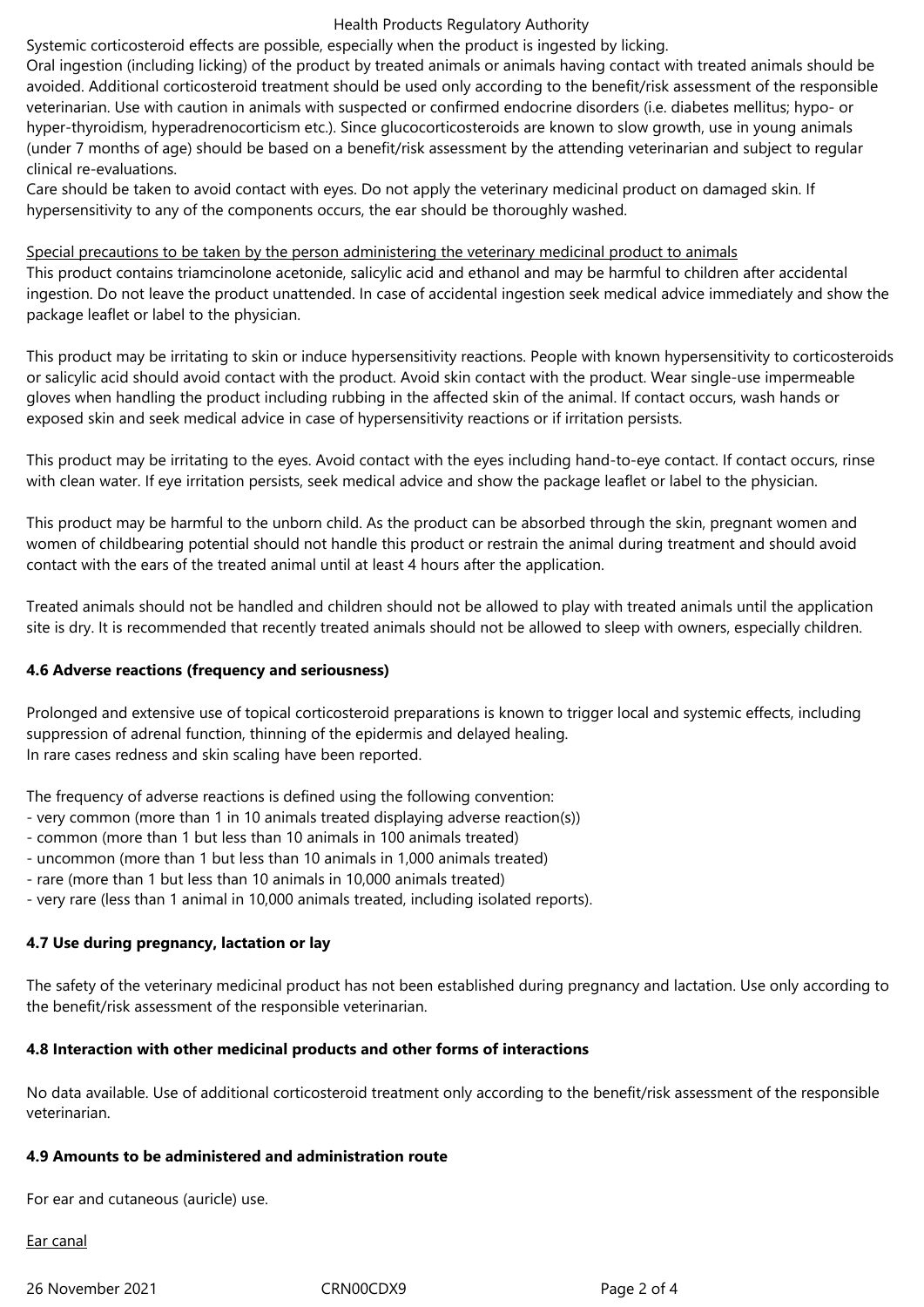#### Health Products Regulatory Authority

Clean the external ear canal and auricle. The recommended treatment dose is 8-10 drops instilled into the affected external ear canal(s), once or twice daily. Massage the ear and the auditory canal thoroughly yet gently to ensure proper distribution of the product.

The treatment dose (8-10 drops per ear; once or twice daily) should not exceed 7 drops per kg bodyweight per day. Care should be taken not to exceed this amount, particularly when treating smaller animals or when both ears require treatment. Treatment should be continued without interruption until a few days after complete disappearance of the clinical symptoms but no longer than 14 days. If the otitis externa does not improve after 3 days of treatment the treatment should be re-evaluated.

#### Auricle

For the treatment of auricular seborrhoeic dermatitis, apply twice a day a sufficient number of drops onto the auricular surface so that when spread, the affected area is covered. If necessary, rub the area gently to ensure the veterinary medicinal product reaches all the affected skin. Let dry. In severe cases the effect can be increased by applying a second and third layer immediately after the drying of the first layer provided that the total number of applied drops does not exceed the maximum dose of 7 drops per kg body weight per day. Care should be taken not to exceed this dose when treating smaller dogs and cats.

Treatment should be continued without interruption until a few days after complete disappearance of the clinical symptoms but no longer than 14 days.

#### **4.10 Overdose (symptoms, emergency procedures, antidotes), if necessary**

Prolonged use of high doses of triamcinolone can induce adrenal insufficiency.

## **4.11 Withdrawal period(s)**

Not applicable.

## **5 PHARMACOLOGICAL or IMMUNOLOGICAL PROPERTIES**

Pharmacotherapeutic group: Corticosteroids, moderately potent, other combinations ATCvet code: QD07XB02

#### **5.1 Pharmacodynamic properties**

Triamcinolone acetonide in this concentration is a moderately potent steroid. Corticosteroids have an anti-inflammatory and vasoconstrictive action. They suppress the inflammatory response and the symptoms of various disorders often associated with itching. The treatment however does not cure the underlying diseases.

Salicylic acid has an acidifying effect and also has a cerumenolytic effect through its keratolytic properties.

#### **5.2 Pharmacokinetic particulars**

Triamcinolone acetonide can be absorbed through the skin, and, although the concentration is low, a systemic action is not excluded. After systemic absorption, triamcinolone is 60-70% bound to plasma proteins. Triamcinolone is metabolised primarily in the liver. The main metabolite is 6β-hydroxytriamcinolone, which is excreted mainly in the form of sulfates and glucuronides in urine.

#### **6 PHARMACEUTICAL PARTICULARS**

# **6.1 List of excipients**

Ethanol (96 per cent) Benzalkonium chloride Purified water

#### **6.2 Major incompatibilities**

In the absence of compatibility studies, this veterinary medicinal product must not be mixed with other veterinary medicinal products.

26 November 2021 CRN00CDX9 Page 3 of 4